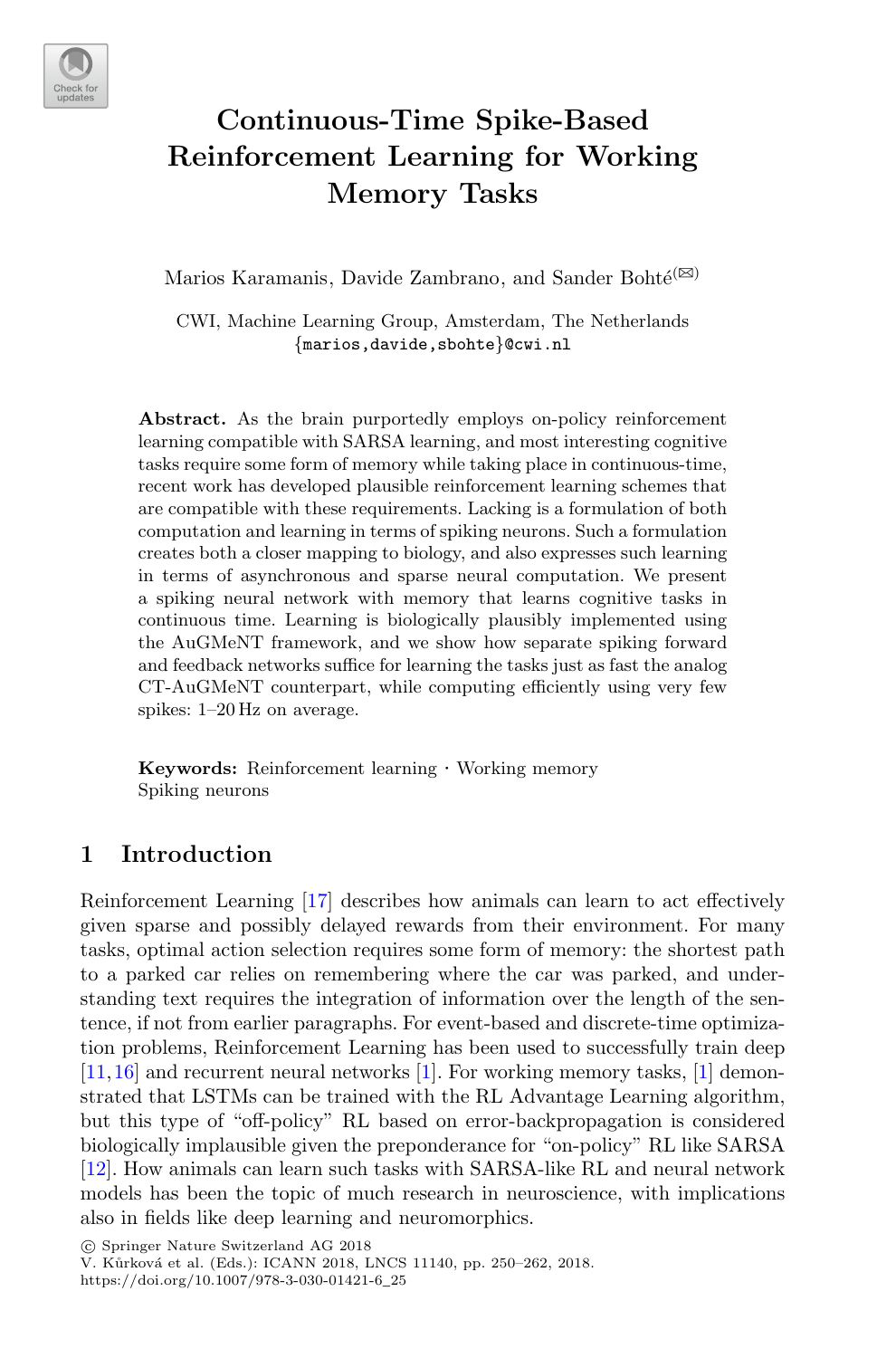Recent work [\[15](#page-12-3)[,20](#page-12-4)] has suggested how working memory tasks can be learned in neural network models equipped with memory neurons, where memory neurons learn which stimuli need to be remembered for later use; learning is then made local and plausible using feedback connections [\[13\]](#page-12-5). While standard RL is formulated in an event-based manner, that is, framed in terms of state-changes, animals operate in a continuous-time setting and Zambrano et al. showed in [\[20](#page-12-4)] that a continuous-time version of AuGMenT (CT-AuGMenT) can be realized using an action selection mechanism that integrates evidence - drawing inspiration from the brain's basal ganglia structures - combined with a separate feedback network for learning. Missing so far is a model of biologically plausible RL based on spiking neurons: here we present such a model, and we show how learning can in fact be based on the (sparse) relative timing of spikes.

We show how the CT-AuGMenT framework can be extended to asynchronous and sparsely active spiking neural networks. Recent work has shown how spiking neurons can be used to computed convolutional neural networks [\[5](#page-11-2)[,18](#page-12-6)] and compute control [\[7\]](#page-11-3); RL versions are lacking. We turn to adaptive spiking neurons [\[2](#page-11-4)] and develop two spike-based approaches: the first where spikes carry approximations of both forward and feedback signals, and the CT-AuGMenTderived learning mechanism uses these signal approximations. In the second, we develop spike-triggered learning by exploiting the fact that the dynamics of the tasks are much slower than the timescale of timesteps in the simulation, and CT-AuGMenT weights-updates can be approximated by sparse sampling of the learning components – spike-triggered learning then uses the asynchronous nature of adaptive spike-coding where changes in signals elicit more spikes in the network, and hence higher precision sampling.

We show how these approaches can be applied to two standard RL working memory tasks (T-Maze and Saccade-anti-Saccade), and find that networks trained with both spike-based learning methods successfully and efficiently learn the tasks. When using spike-based learning, we find that very low firing rates in the network suffice, where the spike-triggered learning approach requires only slightly higher firing rates, as can be expected since so very learning events take place. Together, we demonstrate spiking neural networks to learn cognitive tasks, capable of online-learning using sparse spike-triggered learning.

# **2 CT-AuGMEnT**

In [\[14](#page-12-7)[,15](#page-12-3)], AuGMEnT was developed as an artificial neural network (ANN) implementation of the on-policy SARSA reinforcement learning algorithm for solving Markov Decision Processes (MDPs) that require learnable working memory to construct Markov states in the hidden layer of the neural network model. AuGMEnT implements a biologically plausible local learning rule based on four factors: attentional feedback, forward activation, the local derivative of the transfer function, and a global neuromodulatory scalar value that signals the temporal difference error (TD-error)  $\delta$  (Fig. [1a](#page-2-0)). This learning rule is local and enables the learning of XOR-like non-linear function mappings in multi-layer networks [\[15\]](#page-12-3).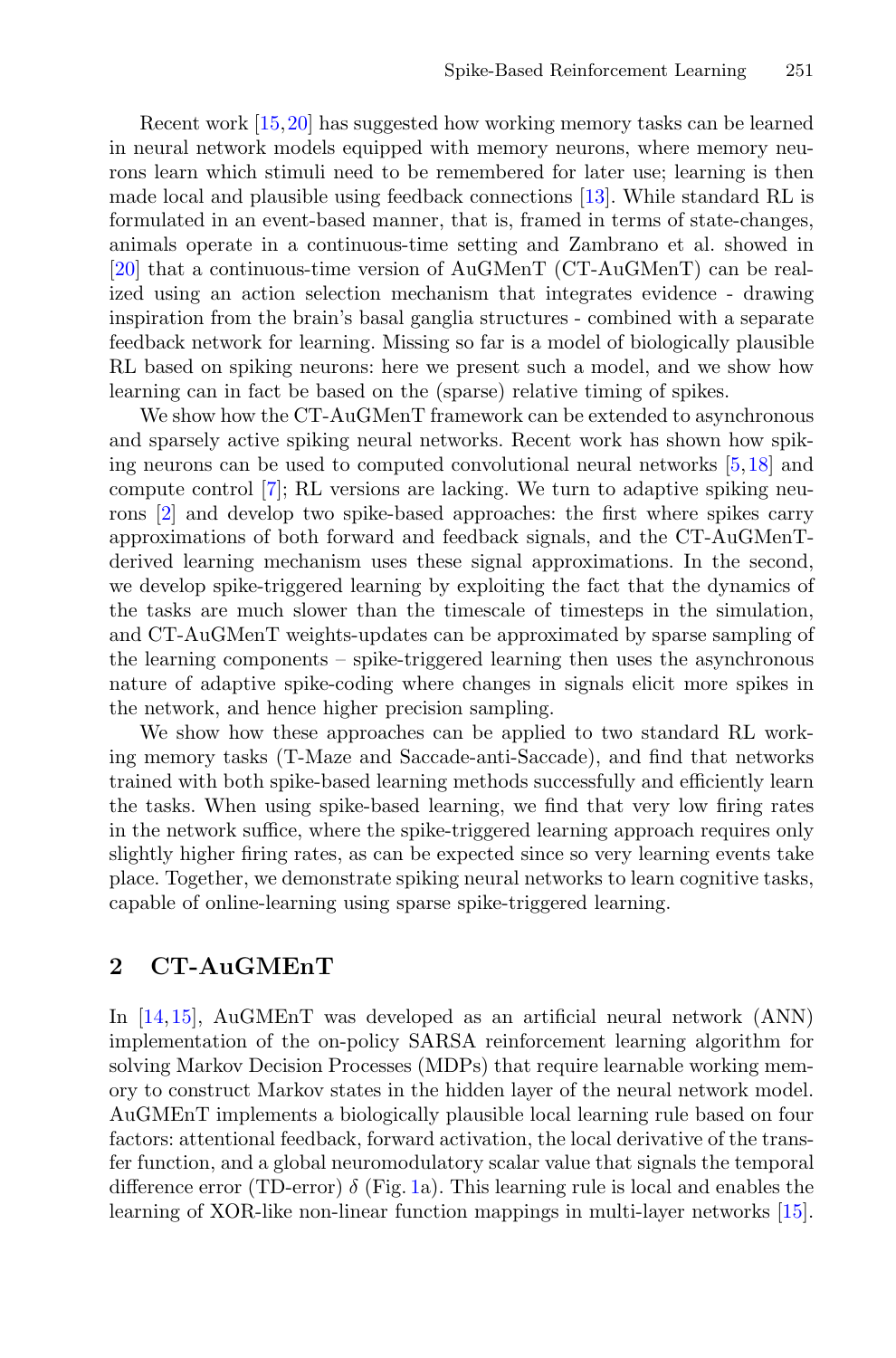

<span id="page-2-0"></span>**Fig. 1.** (a) The CT-AuGMEnT architecture. The feedforward layers include memory units in the association layer (diamonds) to compute Q-values in the Q-layer. The Qvalues are integrated in the action-selecting Z-layer, where the most inhibited action is selected at any point in time. Feedback from the (sole) selected action induces tags and traces on the synapses, which in combination with TD-error  $(\delta)$  determines changes in synaptic weights. (b) In continuous-time, the feedback activity from the selected action is carried by a separate feedback network with its own weights (orange network). (Color figure online)

In [\[19](#page-12-8)[,20](#page-12-4)] the CT-AuGMEnT framework was developed as an extension of AuGMEnT to include a realistic notion of continuous-time, introducing a dynamic action selection system and demonstrating an explicit feedback network with layer-wise delays and separately learned feedforward and feedback weights. The inclusion of an action selection system decouples the typical timescale of actions from the time resolution of the simulation, allowing for continuous-time on-policy SARSA learning. The resulting network is depicted in Fig. [1b](#page-2-0).

As described in [\[20](#page-12-4)], the CT-AuGMENT network comprises of four layers (Fig. [1a](#page-2-0), b): a sensory input layer, a hidden "association" layer, a Q-layer, and an action layer Z. In the sensory layer, instantaneous units directly represent the stimulus intensity  $x(t)$ , and transient "on/off" units represent positive and negative changes in stimulus intensity,  $x^+(t)$  ("on") and  $x^-(t)$  ("off"):

$$
x^{+}(t) = \frac{1}{dt}[x(t) - x(t - dt)]_{+}, \qquad x^{-}(t) = \frac{1}{dt}[x(t - dt) - x(t)]_{+}, \qquad (1)
$$

where  $\left[ . \right]_+$  is a thresholding operation returning 0 for negating inputs. The hidden layer is comprised of regular units and memory units, where the instantaneous units i connect to the regular units j via connections  $v_{ij}^R$  and the transient units l connect to the memory units m via connections  $v_{lm}^M$ . Activations are then computed as:

$$
a_j^R(t) = \sum_i v_{ij}^R x_i(t) \quad y_j^R(t) = f(a_j^R(t))
$$
\n(2)

$$
a_m^M(t) = a_m^M(t - dt) + \sum_{l} v_{lm}^M x'_l(t) \quad y_m^M(t) = f(a_m^M(t)).
$$
 (3)

where  $f(.)$  denotes the neuron's transfer function, here the standard sigmoid transfer function; for brevity of notation,  $x'_{l}(t)=[x^{+}(t) \quad x^{-}(t)]$ . The third layer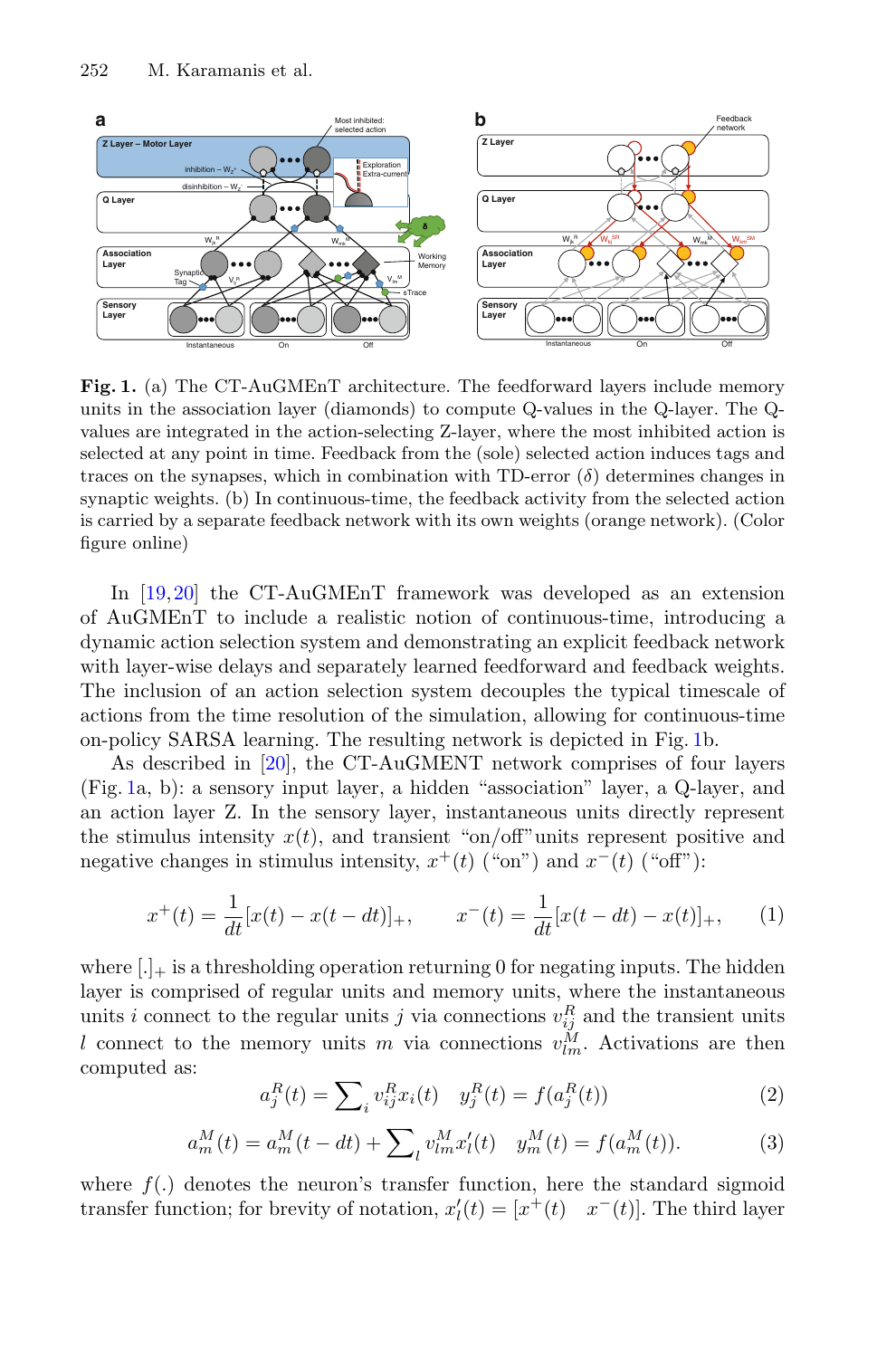is connected to the association layer via connections  $w_{mk}^M$  and  $w_{jk}^R$ , computing Q-values for every possible action k in the current state s,  $q_k(t)$ :

$$
q_k(t) = \sum_m w_{mk}^M y_m^M(t) + \sum_j w_{jk}^R y_j^R(t).
$$
 (4)

The Z-layer, modeled after action selection in the basal ganglia [\[8\]](#page-11-5), implements an action-selection model based on competition between possible actions by connecting the Z-layer to the Q-layer with off-center on-surround connectivity: each q-unit inhibits its corresponding Z-unit and excites all other Z-neurons (Fig. [1a](#page-2-0), top). The input to a Z-layer unit  $u_i$  is thus:

<span id="page-3-0"></span>
$$
u_i(t) = -w^- q_i(t) + w^+ \sum_{j \neq i}^{n} q_j(t), \qquad (5)
$$

where we set  $w^-/w^+ = \nu$ , with  $\nu$  the number of possible actions in the task; the activation of the Z units can then be modeled as a leaky integrator:

$$
\dot{a}_i(t) = -\rho(a_i(t) - u_i(t)),
$$
\n(6)

where  $\rho$  is a rate constant that determines how fast equilibrium is reached. The Z-layer output  $y_i(t)$  is bounded using the sigmoid activation function:

$$
y_i(t) = \sigma(a_i(t)).
$$
\n(7)

The Q-layer thus determines the degree of inhibition in the Z-layer, where, somewhat counterintuitive, the selected action is the one that receives the most inhibition. Exploration is implemented as the addition of an external current to the explorative action unit in Eq. [\(5\)](#page-3-0) [\[20\]](#page-12-4).

**Learning:** In the CT-AuGMenT network, network plasticity is modulated by two factors: a global neuromodulatory signal and an attentional feedback signal. At every time-step, the Z-unit corresponding to the winning action *a* creates synaptic tags (equivalent to eligibility traces) by sending feedback activity to earlier processing levels. Tags in the Q-layer decay and are updated as:

<span id="page-3-1"></span>
$$
Tag_{jk}(t+dt) = -\frac{1}{\phi}Tag_{jk}(t) + dt[y_j(t)z_k(t)],
$$
\n(8)

with  $z_k = 1$  for the selected action and  $z_k = 0$  for the other actions. The association units that provided strong input to the winning action a thus also receive the strongest feedback. Tags - mimicking eligibility trace - on connections between regular units and instantaneous units are equivalently computed as:

$$
Tag_{ij}(t+dt) = -\frac{1}{\phi}Tag_{ij}(t) + dt[x_i(t)f'(a_j^R(t))w_{kj}^R],
$$
\n(9)

where  $f'(\cdot)$  denotes the local derivative of the transfer function f, and the feedforward connections  $w_{jk}^R$  and the feedback connections  $w_{kj}^R$  may have different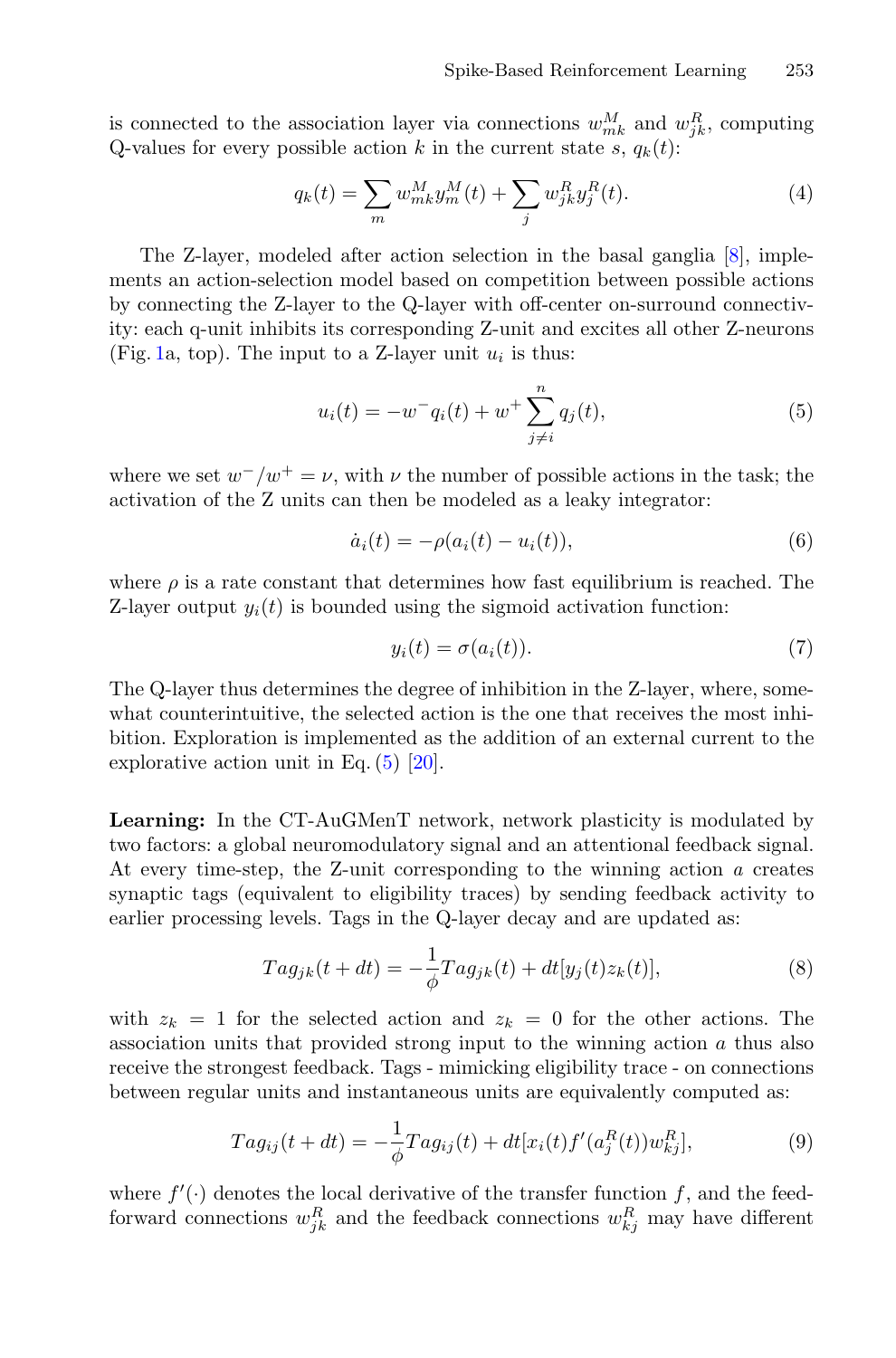

<span id="page-4-0"></span>**Fig. 2.** ASN-based neural coding. Input spikes (red ticks), induce a smoothed activation  $S(t)$  in the post-synaptic neurons. The neuron emits spikes (blue ticks) when the input activation exceeds a variable threshold  $\vartheta(t)$ , and a refractory response scaled by the momentary adaptation is subtracted from the activation at the time of spiking. The resulting total refractory response  $\hat{S}(t)$  approximates the rectified activation  $S(t)^+$ . At the next target neuron, the emitted spike-train induces an (unweighted) activation  $y(t)$ ; the transfer function (inset) describes the average relationship between the activation  $S(t)$  and the target activation  $y(t)$ . (Color figure online)

strength [\[13\]](#page-12-5). Synaptic traces between sensory units l and memory cells m enable the proper learning of working memory:

<span id="page-4-2"></span>
$$
sTrace_{lm}(t+dt) = sTrace_{lm}(t) + dt[x'_{l}(t)]
$$
  

$$
Tag_{lm}(t+dt) = -\frac{1}{\phi}Tag_{lm}(t) + dt[sTrace_{lm}(t)f'(a_m^M(t))w_{km}^M].
$$
 (10)

To implement on-policy SARSA temporal difference (TD) learning [\[17](#page-12-0)], the predicted outcome  $q_a(T-1)$  is compared to the sum of the reward  $r(t)$  and the discounted action-value  $q_{a'}(T)$  of the unit  $a'$  that wins the competition at time T, resulting in a TD error  $\delta(T) = r + \gamma q_{a'}(T) - q_a(T-1)$ . For continuous-time TD learning, [\[20](#page-12-4)] gives the following TD error:

$$
\delta(t) = r(t) + \frac{1}{dt} \left[ \left( 1 - \frac{dt}{\tau} \right) q_{a'}(t) - q_a(t - dt) \right], \tag{11}
$$

with learning rate  $\beta$ , weight updates are then defined as:

<span id="page-4-1"></span>
$$
v_{ij}(t+dt) = v_{ij}(t) + dt[\beta\delta(t)Tag_{ij}(t)],
$$
  
\n
$$
v_{lm}(t+dt) = v_{lm}(t) + dt[\beta\delta(t)Tag_{lm}(t)],
$$
  
\n
$$
w_{jk}(t+dt) = w_{ja}(t) + dt[\beta\delta(t)Tag_{jk}(t)].
$$
\n(12)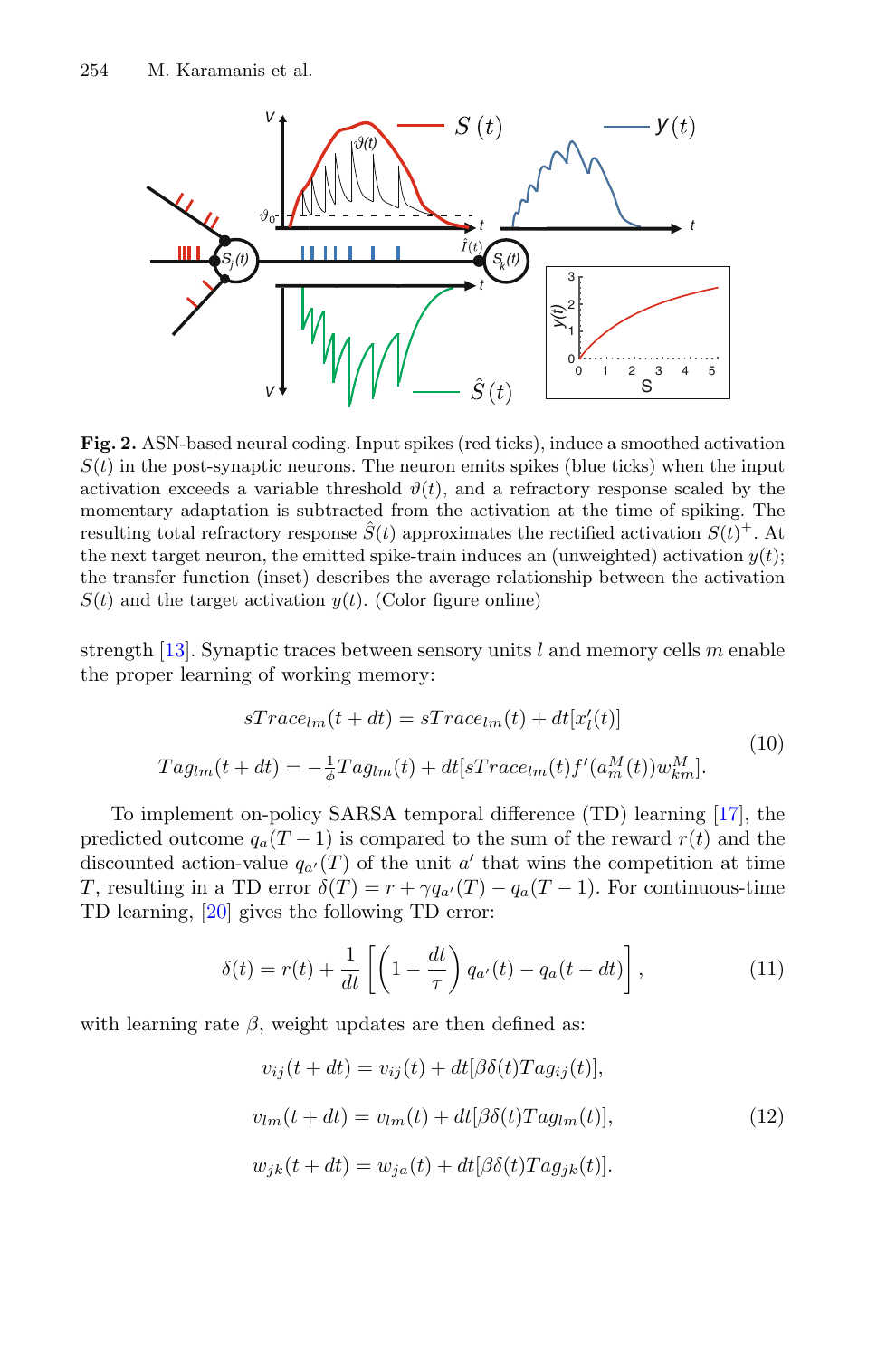### **3 Adaptive Spiking Neurons**

Adaptive Spiking Neurons (ASNs) [\[2](#page-11-4)] are a variant of standard Leaky-Integrateand-Fire spiking neurons incorporating a fast multiplicative adaptation mechanism, where the fast adaptation limits the neuron's asymptotic firing rate. The ASN includes spike-triggered adaptation and a dynamical threshold that allows it to match neural responses while maintaining a high coding efficiency.

Illustrated in Fig. [2,](#page-4-0) adaptive spike-based neural coding is described as a Spike Response Model (SRM) [\[6\]](#page-11-6), where the input to a neuron  $j$  is computed as a sum of spike-triggered post-synaptic currents (PSCs) from pre-synaptic input neurons i. The total PSC,  $I(t)$ , is computed as a sum over spike-triggered (normalized) kernels  $\kappa(t_s^i - t)$  each weighted by synaptic efficacies  $w_{ij}$ :

$$
I(t) = \sum_{i} \sum_{t_s^i} w_{ij} \kappa(t_s - t), \qquad (13)
$$

where  $t_s^i$  denotes the timing of spikes from input neuron i. A normalized exponential filter  $\phi(t)$  is applied to  $I(t)$  to obtain the neuron's activation  $S(t)$ :

$$
S(t) = (\phi * I)(t). \tag{14}
$$

In the SRM formulation [\[2](#page-11-4)], the membrane potential of the neuron is obtained as the neuron's activation  $S(t)$  from which the total refractory response  $S(t)$ is subtracted, where  $S(t)$  is computed as the sum of spike-triggered refractory response kernels  $\eta(t)$  each scaled by the (variable) value of the neuron's threshold at the time of spiking  $(\vartheta(t_i)); \tilde{S}(t)$  then approximates the rectified  $S(t): S(t)_+.$ 

A spike is emitted by neuron j at time t whenever  $S - \hat{S}(t) > \theta(t)$  and the membrane potential is reset by subtracting a scaled refractory kernel  $\eta(t)$  which is then added to the total refractory response  $\hat{S}(t)$ . Spike-triggered adaptation is incorporated into the model by multiplicatively increasing the variable threshold  $\theta(t)$  with a decaying kernel  $\gamma(t)$  at the time of spiking, and by controlling the speed of the firing rate adaptation using the multiplicative parameter  $m_f$ :

$$
\theta(t) = \theta_0 + \sum_{t_s} m_f \theta(t_s) \gamma(t_s - t), \qquad \hat{S}(t) = \sum_{t_s} \theta(t_s) \eta(t_s - t). \tag{15}
$$

We set the PSC kernel as equal to the refractory response kernel  $\eta(t)$ , and model this kernel and the threshold kernel  $\gamma(t)$  as decaying exponentials with corresponding time-constants  $\tau_{\eta}, \tau_{\gamma}$ ; as is the membrane filter  $\phi(t)$  ( $\tau_{\phi}$ ):

$$
\kappa(t) = \eta(t) = \exp\left(\frac{t_s - t}{\tau_\eta}\right),\tag{16}
$$

$$
\gamma(t) = \exp\left(\frac{t_s - t}{\tau_\gamma}\right), \qquad \phi(t) = \phi_0 \exp\left(\frac{t_s - t}{\tau_\phi}\right), \tag{17}
$$

where the timing of outgoing spikes is denoted by  $t_s$ ,  $\theta_0$  is the resting threshold.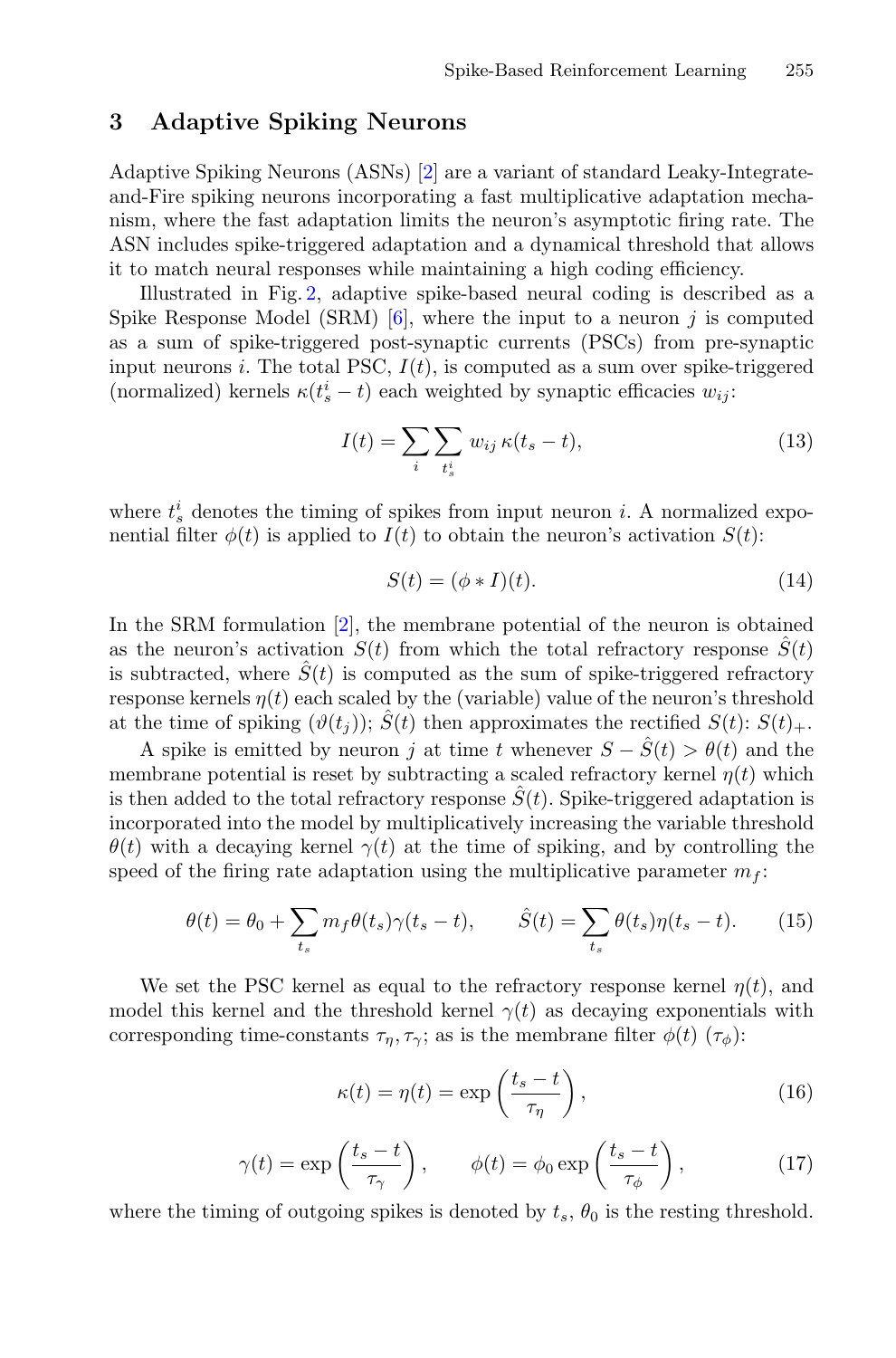Given a fixed input current  $I(t)$  resulting in a fixed activation  $S(t)$ , the emitted spike-train from the post-synaptic neuron has an (unweighted) fixed size impact  $y(t)$  on the next target neuron. We characterize the relationship between activation  $S(t)$  and target impact  $y(t)$  as the effective ASN transfer-function (inset); this function has a half-sigmoid like shape and can be either computed analytically for particular parameter choices (i.e. [\[18\]](#page-12-6)) or approximated. For the analog spike-like network in Sect. [4,](#page-6-0) we approximate the shape of this transferfunction with the positive rectified  $tanh()$  function:  $tanhP()$ .



<span id="page-6-1"></span>**Fig. 3.** (a) Spiking CT-AuGMent. Indicated by the half-sigmoid graphs are the neurons that are set to have  $tanhP()$  as transfer functions (in the analog rectified network), which are substituted by ASN neurons in the spiking network versions. Ticks along network connections indicate which part of the network "spikes". (b) Spike-based and spike-triggered learning: spike-based learning uses the analog global  $\delta$  and local  $y'(t)$ signals and those derived from feedforward spikes,  $x(t)$  and feedback spikes,  $z(t)$ ; spiketriggered learning considers those signals only at spike times  $t_{s,n}$ .

# <span id="page-6-0"></span>**4 Spike-Based CT-AuGMenT**

**Analog Rectified CT-AuGMenT.** To convert the CT-AuGMenT network to a spiking neural network, we replace the analog neurons by ASN models. The main obstacle here is that ASNs effectively have a rectified half-sigmoidlike transfer function, as illustrated in Fig. [2.](#page-4-0) The CT-AuGMenT network uses sigmoidal transfer-functions for the feedforward stage, and linear neurons for Q-layer and the feedback network [\[20\]](#page-12-4). While for instance [\[10](#page-11-7)[,13\]](#page-12-5) suggest that there is some flexibility with regard to the feedback network, we create an analog network where the neurons in the feedforward Sensory and Association layer use the  $tanhP()$  transfer-function, as well as the feedback network from the Q-layer projecting to the Association layer (illustrated in Fig. [3a](#page-6-1)). We train this network on the tasks to ascertain the feasibility of training spike-based networks with rectified half-sigmoid-like transfer functions.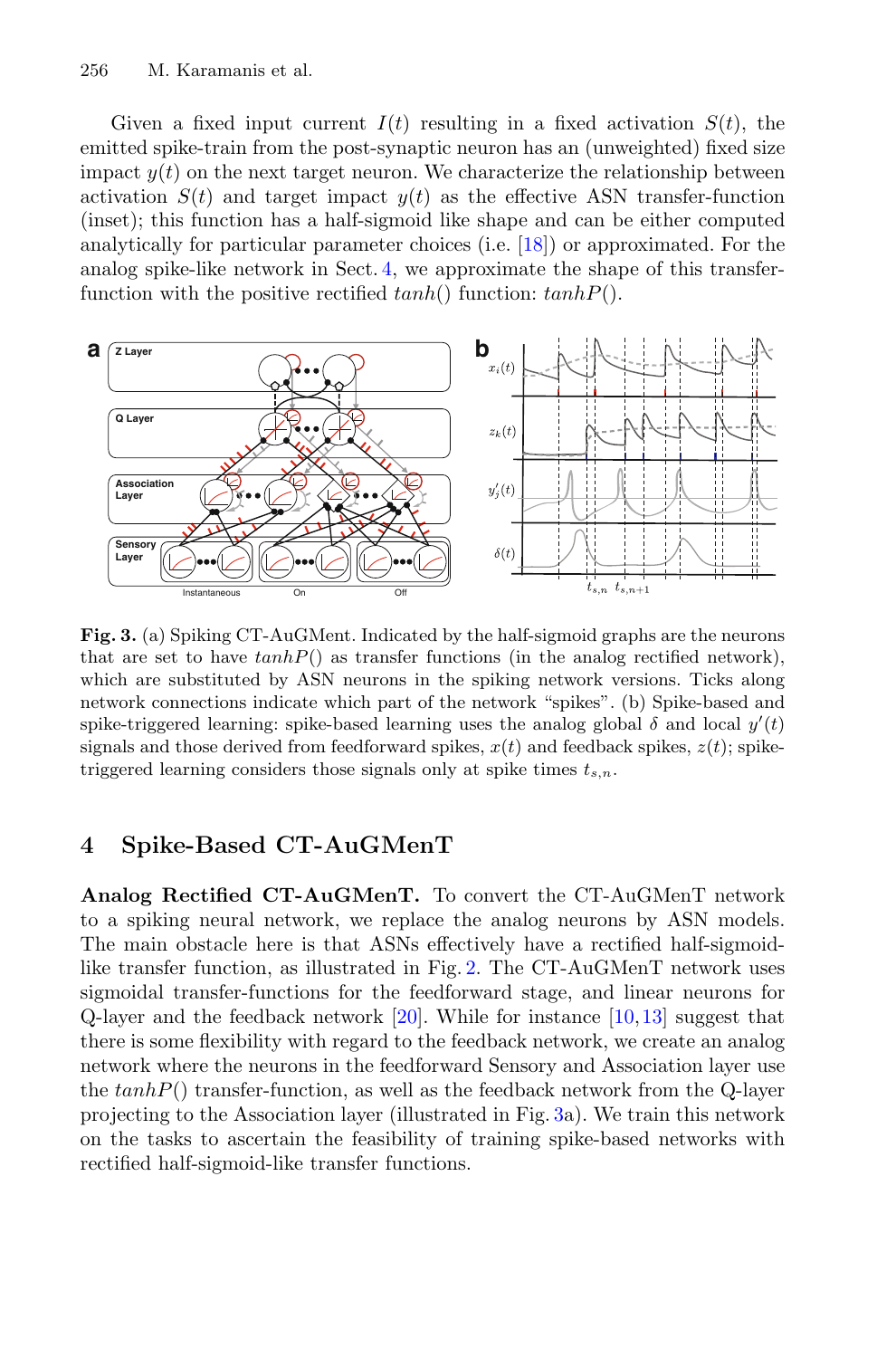**Spike-Based Learning.** Spiking-AuGMenT incorporates ASNs in the feedback-learning network to include spike-based learning. Inspecting the learning rules  $(8)$ – $(12)$  we see that four terms are involved in updating a synapse between a neuron i and j: the feedforward activation  $x_i(t)$ , the TD-error  $\delta(t)$ , the gradient of the transfer function  $f'(a_i(t))$ , and, for the hidden layer neurons *j*, the feedback activity from the winning action k,  $z_k(t)$ .

In the spiking-AuGMenT formulation, we use ASNs in both the forward and the feedback network, also while training the network. The feedforward and feedback activations  $x_i(t)$  and  $z_k(t)$  are both computed as a sum of spike-triggered kernels, corresponding to  $S(t)$  in the ASN model. Reformulating CT-AuGMeNT, we denote the spiking neurons of spiking-AuGMenT with s and we use the same subscripts with the analog CT-AuGMenT. Instantaneous and transient units emit spikes to the regular and memory spiking neurons, respectively:

$$
a_{\phi j}^R(t_s) = \sum_{t_s} \sum_i v_{ij}^R x_i(t_s) * \phi(t_s), \quad s_j^R(t_s) = f(a_{\phi j}^R(t_s)), \tag{18}
$$

$$
a_{\phi m}^{M}(t_s) = a_m^{M}(t_s - dt) + \sum_{t_s} \sum_{l} v_{lm}^{M} x_{l}'(t_s) * \phi(t_s), \quad s_m^{M}(t_s) = f(a_{\phi m}^{M}(t_s)),
$$
\n(19)

where  $t_s$  is the time of outgoing spikes, f is the effective transfer function and  $\phi(t)$  an exponential decay filter. As before, the Q-layer is fully connected to the association layer and the values are updated when there are input spikes:

$$
q_k(t_s) = \sum_{t_s} \left( \sum_m w_{mk}^M \sigma_m^M(t_s) + \sum_j w_{jk}^R \sigma_j^R(t_s) \right). \tag{20}
$$

Equivalently to the analog network, the Z-layer involves the action mechanism and determines the amount of inhibition an action receives. Note that now the transfer-function is implicit. The spiking neurons in the feedback network are defined as:

$$
a_{\phi k}^Z(t_s) = \sum_{t_s} \sum_k z_k(t_s) * \phi(t_s), \qquad (21)
$$

<span id="page-7-0"></span>
$$
s_{kj}^{R}(t_{s}) = f\left(\sum_{t_{s}} \sum_{k} w_{kj}^{R}(t_{s}) a_{\phi k}^{Z}(t_{s})\right), \ s_{kj}^{M}(t_{s}) = f\left(\sum_{t_{s}} \sum_{k} w_{kj}^{M}(t_{s}) a_{\phi k}^{Z}(t_{s})\right). \tag{22}
$$

Equations  $(8)$ – $(10)$  and  $(12)$  are reformulated accordingly, where we approximate the local gradient of the transfer-function as the derivative of the positive part of the tanh-function:  $tanhP' = max(0, 1 - tanh^2)$  - while a rough approximation, we find this works well in practice. Tags between the association layer and the Q-layer are then defined as:

$$
Tag_{jk}(t+dt) = -\frac{1}{\phi}Tag_{jk}(t) + dt[y_j(t)a_{\phi k}^Z(t_s))].
$$
\n(23)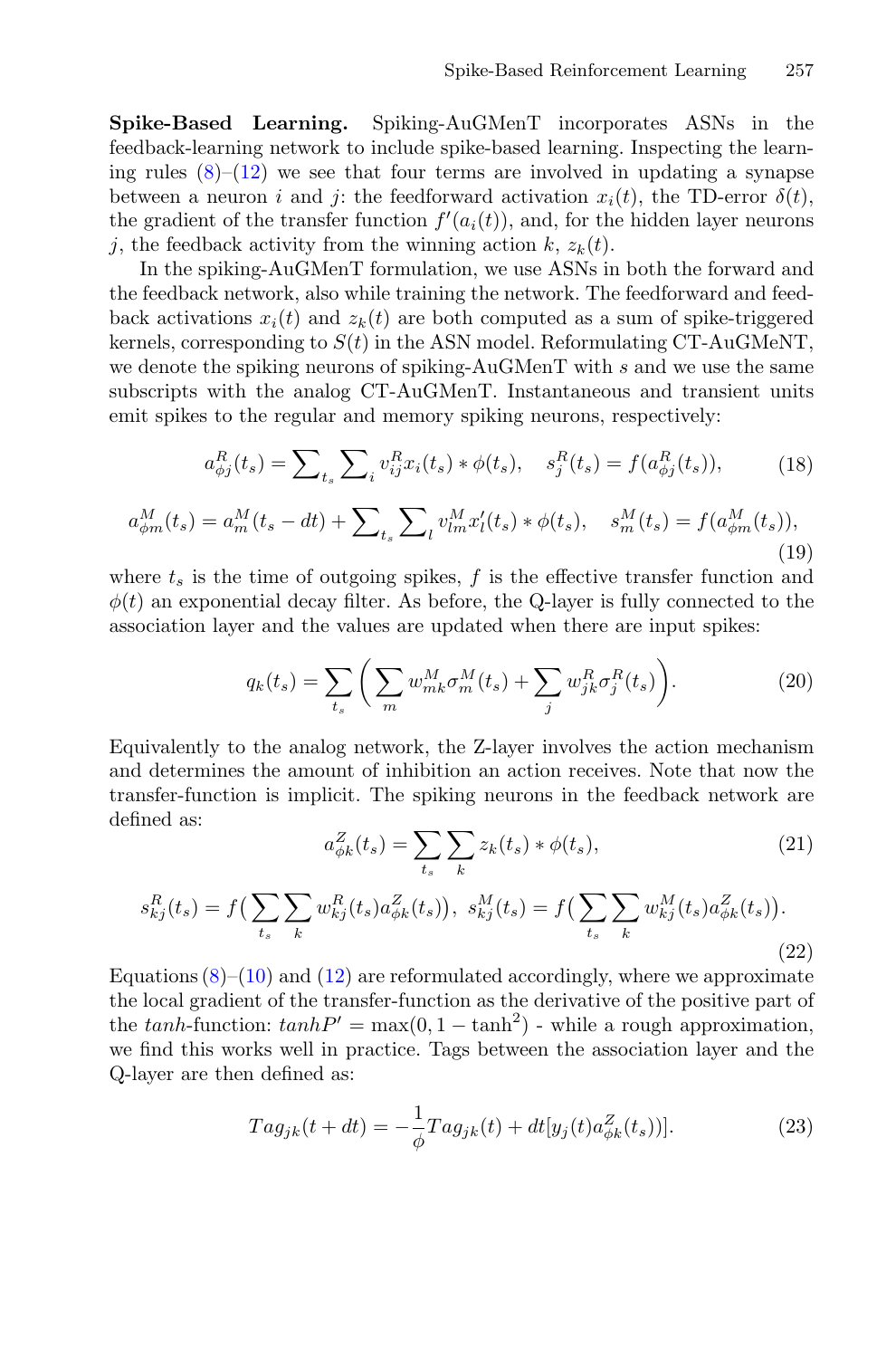For tags that are formed between the sensory layer and the association layer:

$$
Tag_{ij}(t+dt) = -\frac{1}{\phi}Tag_{ij}(t) + dt[x_i(t_s)tanhP'(a_{\phi j}^R(t_s))s_{kj}^R(t_s)].
$$
 (24)

$$
sTrace_{lm}(t+dt) = sTrace_{lm}(t) + dt[x'_l(t_s)],
$$
\n(25)

$$
Tag_{lm}(t+dt) = -\frac{1}{\phi}Tag_{lm}(t) + dt[sTrace_{lm}(t) tanhP'(a_{\phi m}^{M}(t_s))s_{kj}^{M}(t)].
$$

In the spike-based learning process the weights are updated again by [\(12\)](#page-4-1), where the TD-error  $\delta(t)$  is still an analog broadcasted signal.

In both tasks the initial weights are positive uniformly distributed, motivated by the rectified-positive nature of the spike-based feedback network [\(22\)](#page-7-0)  $(Fig. 3a)$  $(Fig. 3a)$  $(Fig. 3a)$ .



**Fig. 4.** Tasks. (a) T-Maze task, (b) Saccade-anti-Saccade task. See text for explanation.

**Spike-Triggered Learning.** In the spiking-AuGMenT formulation, each weight is updated every  $dt$ , even though the typical dynamics of the tasks have substantially longer temporal dynamics - milliseconds versus hundreds of milliseconds: a more sparse sampling approach to learning should suffice. Rather than fixed interval learning, we here propose to exploit the asynchronous nature of adaptive spike-coding: we only update the weights when a neuron receives or emits a spike (illustrated in Fig. [3b](#page-6-1)). The benefit of this sampling scheme is that with adaptive neural coding, the spike-rate increases there is a large change in signal, thus allowing for more and more precise sampling when needed. In more detail, whenever a neuron emits a spike we update the weights, otherwise the learning process pauses. Here, we denote with  $n$  the number of the current learning update. Hence, the rule for the update of the weights is:

$$
v_{ij}(t_{s,n+1}) = v_{ij}(t_{s,n}) + \delta t[\beta \delta(t)Tag_{ij}(t_{s,n})],
$$
  
\n
$$
v_{lm}(t_{s,n+1}) = v_{lm}(t_{s,n}) + \delta t[\beta \delta(t)Tag_{lm}(t_{s,n})],
$$
\n
$$
w_{jk}(t_{s,n+1}) = w_{jk}(t_{s,n}) + \delta t[\beta \delta(t)Tag_{jk}(t_{s,n})],
$$
\n(26)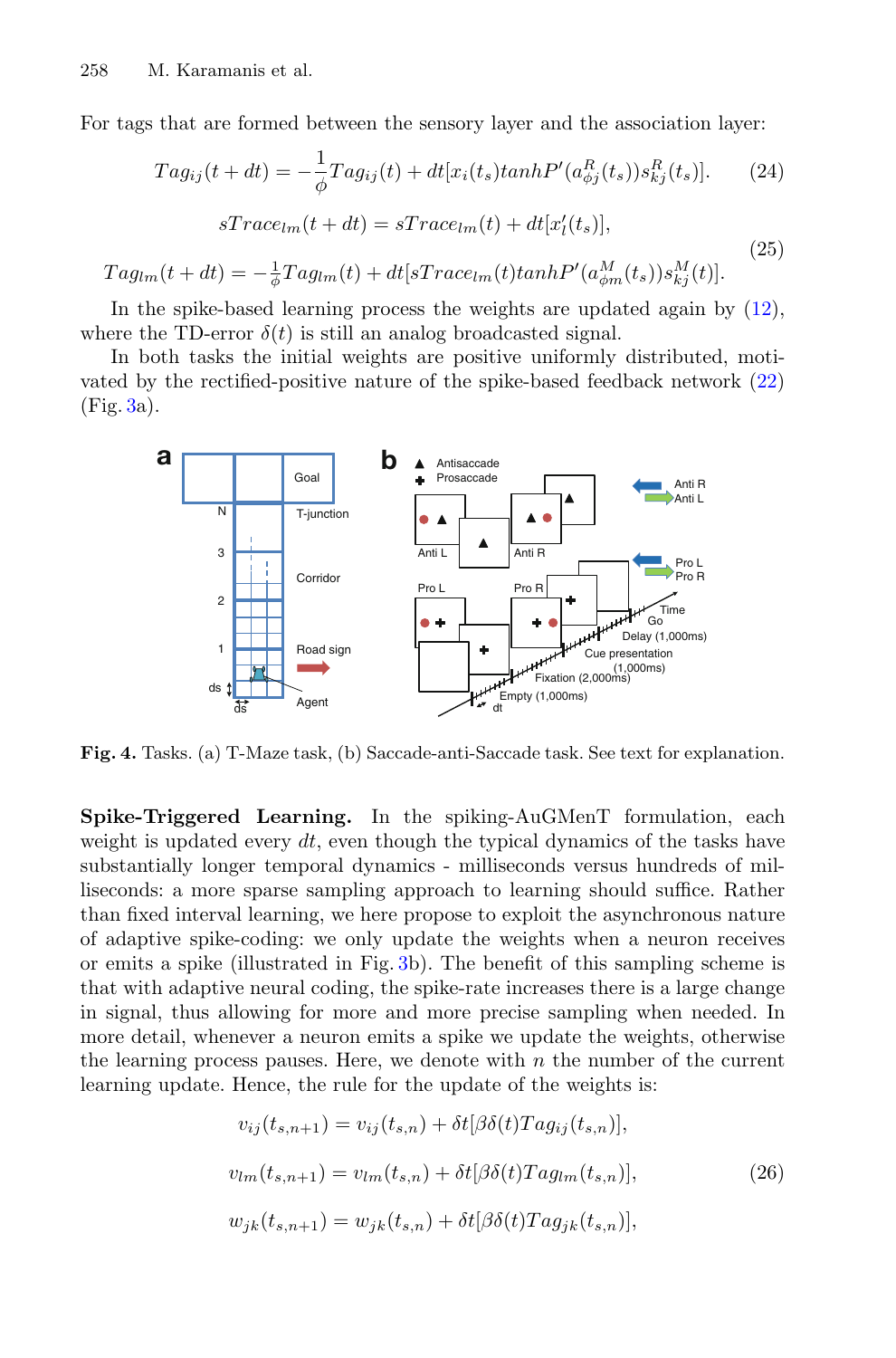where  $\delta t$  equals the time between two successive spikes:  $\delta t = t_{s,n+1} - t_{s,n}$  (note that here each neuron updates only for its "own" spikes  $t_{s,n}$ ).

### **5 Results**

We demonstrate the spike-based CT-AuGMenT model of Fig. [1](#page-2-0) on two working memory tasks: the T-Maze task from the machine learning literature [\[1](#page-11-1)[,14](#page-12-7)] and the Saccade/Antisaccade task from the neuroscience literature (both as in [\[20\]](#page-12-4)).

The **T-Maze** task is a working memory task where information that is presented at the start of the maze has to be maintained to make optimal decisions at the end of the corridor. The agent can choose actions to move in directions  $N, E, S, W$ ; the corridor length N scales the task difficulty. The same details for corridor representation, reward and time-out conditions as in [\[20](#page-12-4)] were applied. For the simulations, we gave each network at most 10,000 trials to learn the task. Convergence was determined by checking at 90% optimal choices as in [\[20](#page-12-4)] for each condition. The parameters of the network for the T-Maze task are:  $β = 0.02, λ = 0.3, γ = 0.9, ε = 0.025, τ = 0.5$  and corridor length  $N = 10$ . The ASNs use fixed values for  $\theta_0 = 0.1$  and  $\tau_{\phi} = 2.5$  ms. The network is updated at time increments of  $dt = 0.01$ , equivalent to 10 ms. The network consists of 24 neurons: a sensory layer with 9 input neurons (3 instantaneous and 6 transient units), an Association layer with 7 neurons (4 memory neurons and 3 regular neurons), and, matching the number of possible actions, both the output and the action layer have 4 neurons. Weights between the Sensory and Association and Q-layer are randomly initialized from the uniform distribution  $U[0, 0.25]$ .

In the **Saccade/Antisaccade (SaS)** task, the agent has to learn that the color of the fixation mark determines the strategy. Every trial started with an empty screen, shown for one second. Then a fixation mark was shown, either black or white, indicating that a pro- or anti-saccade was required. The model had to fixate within ten seconds, otherwise the trial was terminated without reward. If the model fixated for two consecutive seconds, we presented a cue on the left or the right side of the screen for one second and gave the fixation reward  $r_{fix}$ . This was followed by a memory delay of two seconds during which only the fixation point was visible. At the end of the memory delay the fixation mark turned off. To collect the final reward  $r_{fin}$  in the pro-saccade condition, the model had to make an eye-movement to the remembered location of the cue and to the opposite location on anti-saccade trials. The trial was aborted if the model failed to respond within eight seconds. The maximum number of trials the model is allowed to learn the task is set to 35,000. As to the implementation in [\[20](#page-12-4)], we kept the same temporal sequence of the events, and we updated the network at an increased rate of  $dt = 0.01$  (corresponding to 10 ms per time step). The chosen parameters for the simulation are:  $\beta = 0.01, \lambda = 0.2, \gamma = 0.9$ ,  $\epsilon = 0.025$ ,  $\tau = 0.5$ ,  $\theta_0 = 0.1$  and  $\tau_\phi = 2.5$  ms. The initialization of the weights is also uniformly distributed  $U[0, 0.25]$ . In this task the network is comprised of 26 neurons, with 12 neurons in the sensory layer (4 instantaneous and 8 transient units), 8 neurons in the Association layer (4 memory and 4 regular units) and both output and action layers have 3 neurons.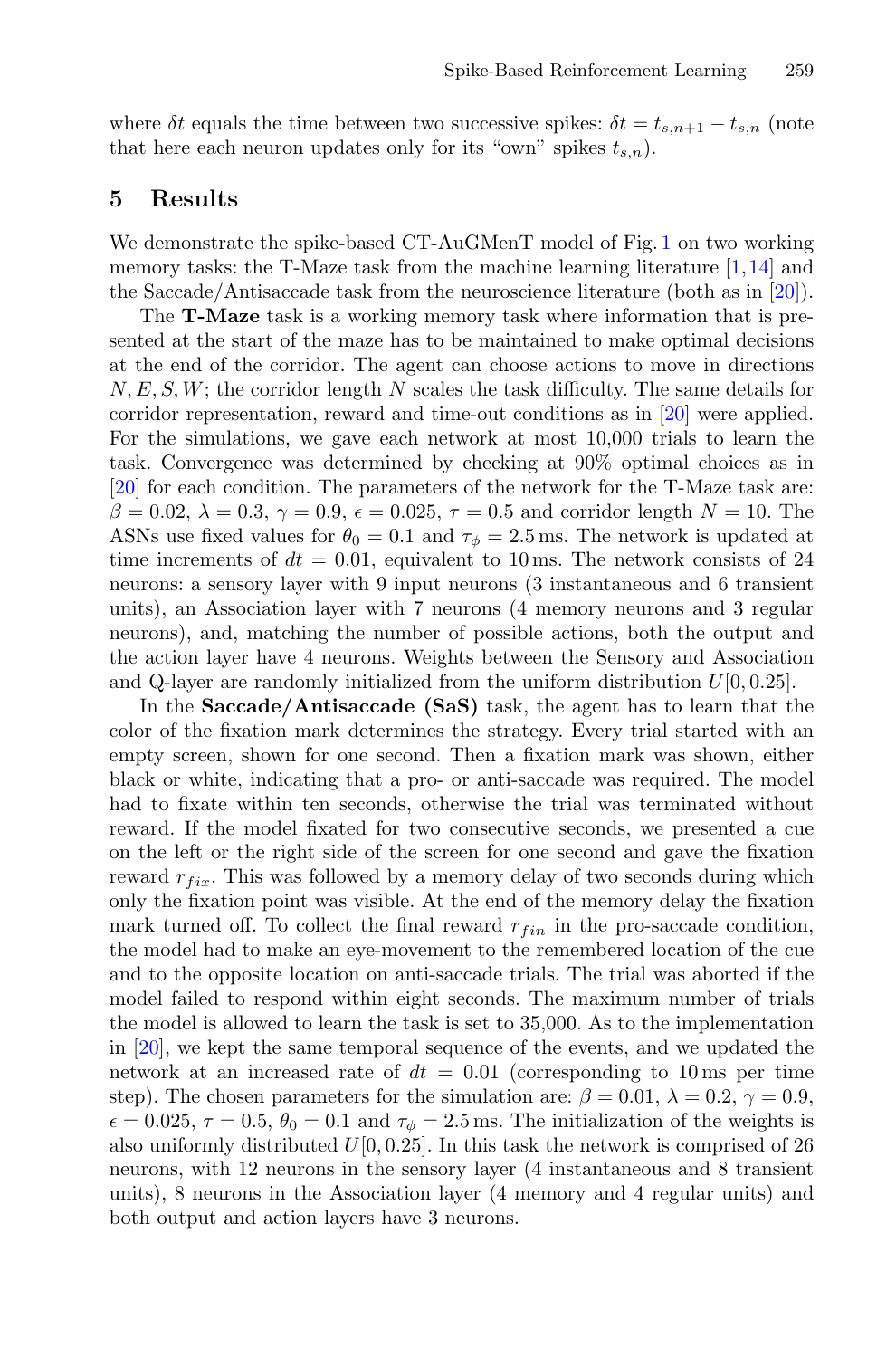

<span id="page-10-0"></span>**Fig. 5.** *First row:* the convergence rate over the average firing rate (Hz) for the two tasks. In the T-Maze task we used  $\tau_{\gamma} = [50, 150, 450, 1000, 1750]$  ms and  $\tau_{\eta} =$ [150, 450, 1000, 1750, 2500] ms. In the SaS task we have  $\tau_{\gamma} = 50 \,\text{ms}$  fixed and  $\tau_{\eta} =$ [100, 150, 200, 250, 300] ms. *Bottom row*: The average number of trials for each model and task for spiking network that match the analog network's convergence rate.

In both tasks, the spiking neuron time-constants  $\tau_{\gamma}$ ,  $\tau_{\eta}$  are varied to generate spiking neurons that have varying asymptotic activation rates. We tested 50 randomly initialized networks for each set of  $\tau_n$  and  $\tau_{\gamma}$ . At the end of each learning phase we set  $\beta = \epsilon = 0$  to validate the convergence.

We plot the results for both tasks in Fig. [5,](#page-10-0) both in terms of convergence rate of the networks (top row) and the number of trials required for learning the tasks. We find that both spiking methods, spike-based and spike-triggered CT-AuGMenT, are able to learn the tasks with convergence rates similar to that of CT-AuGMenT [\[19,](#page-12-8)[20\]](#page-12-4) and the analog rectified version (dashed line) for sufficiently high firing rates. We also compare the average number of trial needed for those spiking networks where the convergence rate matches the analog network (bottom row): we find that for all three learning models, the networks need a similar number of trials to converge. We note also that for both tasks, a majority of networks still converge even for very low average firing rates (<1 Hz for the T-Maze,  $\langle 8 \text{Hz}$  for SaS).

## **6 Conclusion**

We demonstrated how a continuous-time spiking neural network with working memory can be constructed with plausible spiking neuron models and plausible learning rules that uses on-policy reinforcement learning to learn hard cognitive tasks, a first such network to the best of our knowledge. These spiking neural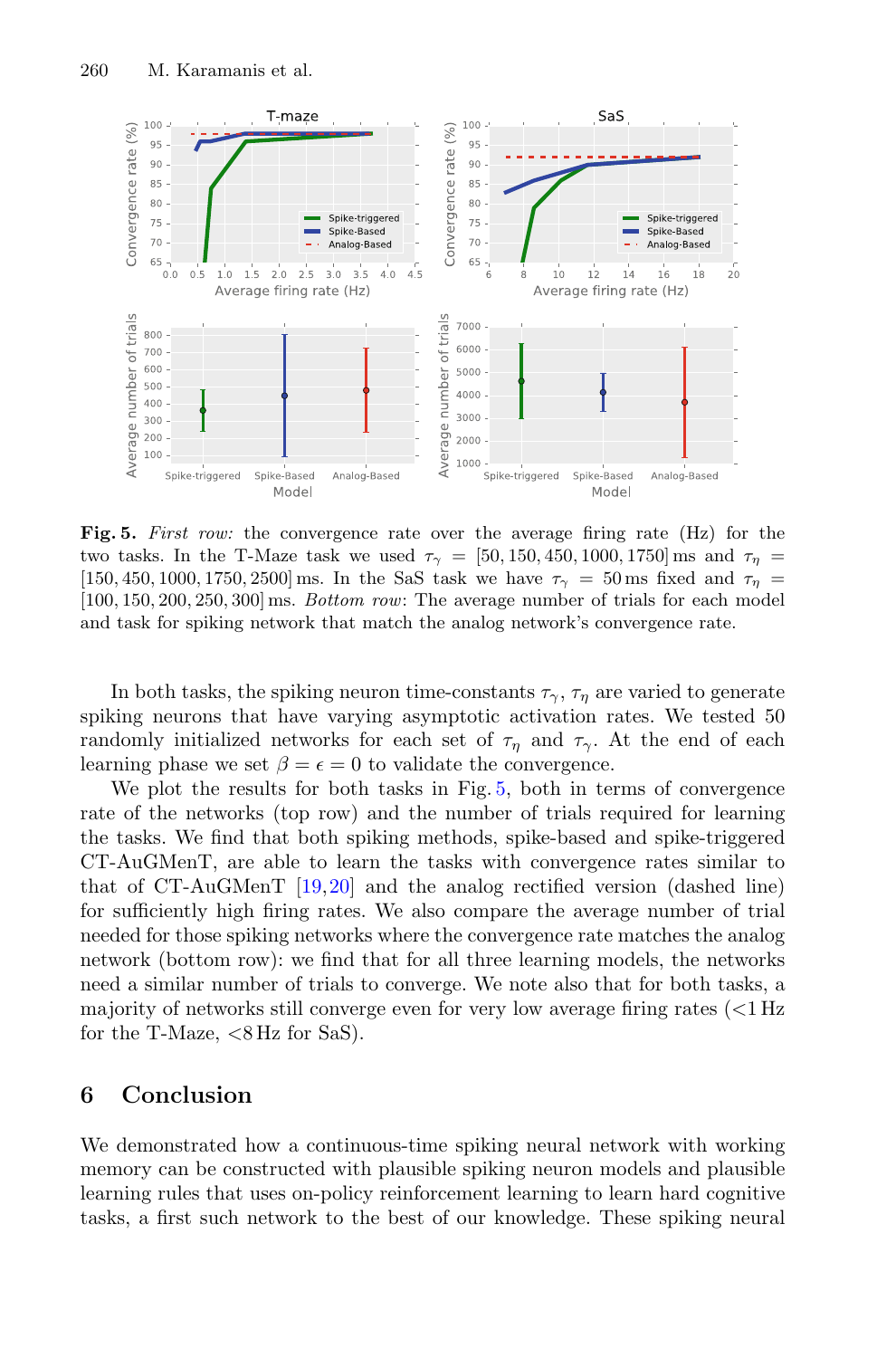networks learn the tasks equally fast as their analog counterparts, while needing very few spikes to both learn and carry out the neural computations. As such, this work can be considered an important milestone for creating efficient, sparselyactive and always-on neural networks, with promise for emerging neuromorphic paradigms like the Intel Loihi architecture [\[4\]](#page-11-8).

Here, we focused on creating a spiking network to learn and compute Qvalues, while using an analog action-selection system as we chose to focus here on the learning aspect of the tasks; we see no principled problem to create a spikebased version of this system. The spike-based transmission of potentially negative Q-values represents the greatest challenge, as we found that replacing the linear transfer functions in the Q-layer with half-sigmoid-like rectified functions - or the spiking equivalent, did not work; this is a challenge we presently tackling.

Compared to LSTM networks [\[9](#page-11-9)], the presented architecture lacks gating mechanisms and recurrence; LSTM-like gating however is notoriously hard to implement with spiking neurons in continuous time, and we find that for many tasks these structures however are not necessary. We will consider this in future research, incorporating for instance subtractive gating [\[3](#page-11-10)].

**Acknowledgments.** DZ is supported by NWO NAI project 656.000.005.

## **References**

- <span id="page-11-1"></span>1. Bakker, B.: Reinforcement learning with long short-term memory. In: Dietterich, T., Becker, S., Ghahramani, Z. (eds.) NIPS 14, pp. 1475–1482 (2002)
- <span id="page-11-4"></span>2. Bohte, S.M.: Efficient spike-coding with multiplicative adaptation in a spike response model. In: NIPS 25, pp. 1844–1852 (2012)
- <span id="page-11-10"></span>3. Costa, R., Assael, I.A., Shillingford, B., de Freitas, N., Vogels, T.: Cortical microcircuits as gated-recurrent neural networks. In: NIPS 29, pp. 272–283 (2017)
- <span id="page-11-8"></span>4. Davies, M., Srinivasa, N., Lin, T.H., Chinya, G., Micro, Y.C.I.: Loihi: a neuromorphic manycore processor with on-chip learning. ieeexplore.ieee.org (2018)
- <span id="page-11-2"></span>5. Diehl, P., Neil, D., Binas, J., Cook, M., Liu, S.C., Pfeiffer, M.: Fast-classifying, high-accuracy spiking deep networks through weight and threshold balancing. In: IJCNN, pp. 1–8 (2015)
- <span id="page-11-6"></span>6. Gerstner, W., Kistler, W.: Spiking Neuron Models: Single Neurons, Populations, Plasticity. Cambridge University Press, Cambridge (2002)
- <span id="page-11-3"></span>7. Gilra, A., Gerstner, W.: Predicting non-linear dynamics by stable local learning in a recurrent spiking neural network. Elife **6**, e28295 (2017)
- <span id="page-11-5"></span>8. Gurney, K.N., Prescott, T.J., Redgrave, P.: A computational model of action selection in the basal ganglia. I. A new functional anatomy. Biol. Cybern. **84**, 401–410 (2001)
- <span id="page-11-9"></span>9. Hochreiter, S., Schmidhuber, J.: Long short-term memory. Neural Comput. **9**(8), 1735–1780 (1997)
- <span id="page-11-7"></span>10. Lillicrap, T.P., Cownden, D., Tweed, D.B., Akerman, C.J.: Random synaptic feedback weights support error backpropagation for deep learning. Nat. Commun. **7**, 13276 (2016)
- <span id="page-11-0"></span>11. Mnih, V., Kavukcuoglu, K., Silver, D., Rusu, A.A., Veness, J.: Human-level control through deep reinforcement learning. Nature **518**, 529–533 (2015)